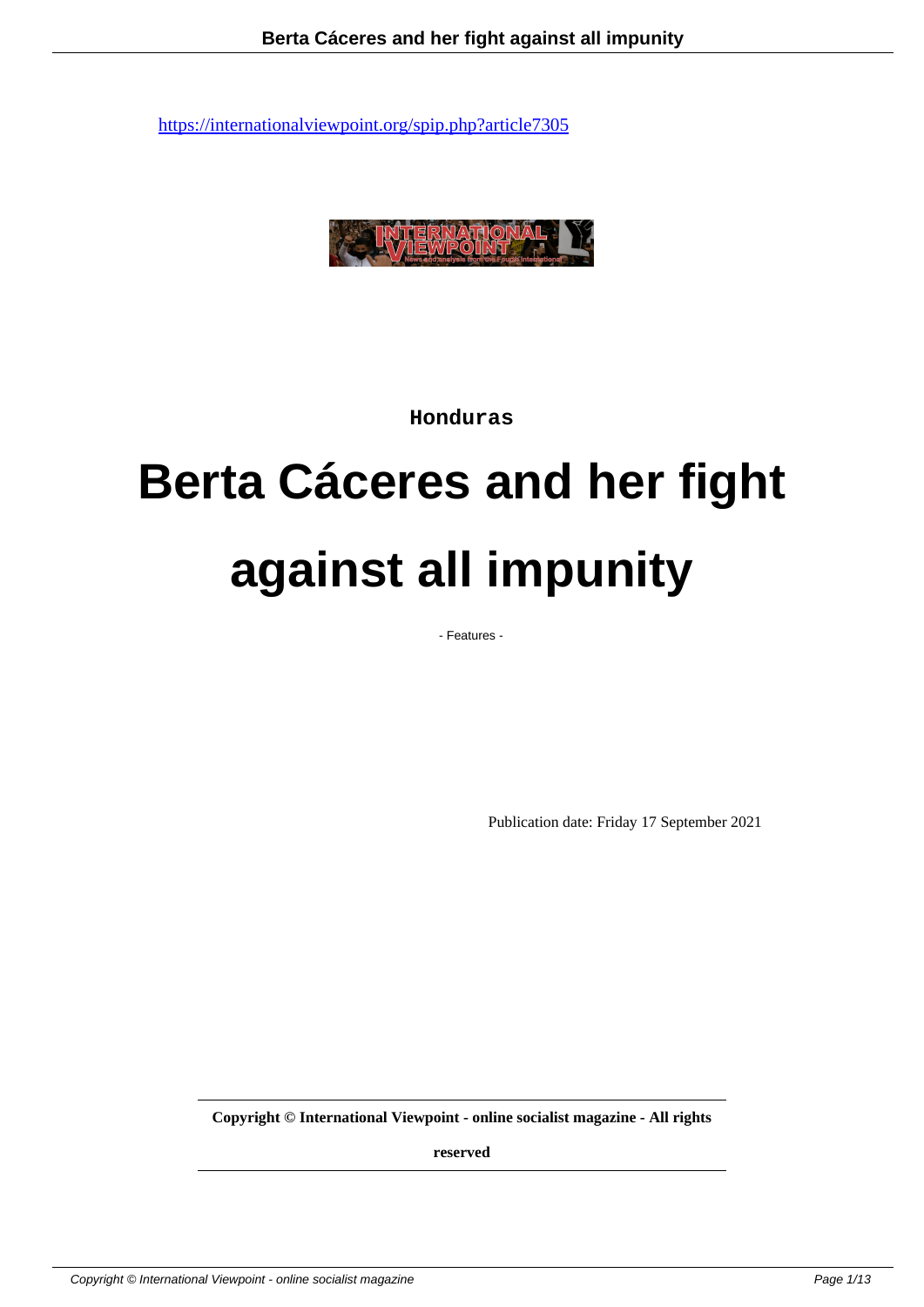**At the end of 2019, seven men were convicted for the murder of Berta Cáceres Flores, the well-known left-wing environmental activist and leader of the indigenous Lenca community in Honduras. [**1] Two of the killers were previously trained by the US military. The court believes that they all acted at the behest of executives of the Honduran company Desarrollos Energéticos S. A. (DESA). On 6 July 2021, David Castillo Mejía, U.S. trained ex-military officer, former president of DESA and supervisor of a dam project opposed by Berta and her comrades, was indeed found g[ui](#nb1)lty of masterminding the murder of Berta Cáceres. [2] That, however, cannot be the end of the matter. [3]

# **Robbery?**

On the night of 2 to 3 March 2016 - a day before her 43rd birthday - Berta Cáceres was shot dead in her home in western Honduras. [4]

According to the police, it was a robbery homicide. Berta's family disagreed and called for an independent, international commi[ss](#nb4)ion of enquiry. [5] That call led to global action. [6] Under this active pressure, the authorities admitted that Berta was killed because of her struggle as an environmental activist and not by a crime of 'common law'.

# **Agua Zarca Hydro Project**

Berta Cáceres was indeed also an environmental activist. She knew that under international law indigenous peoples must be accessed before decisions can be made that will have a major impact on their traditional way of life. [7]

She and her supporters could see that capitalist corporations do not respect international law. This was demonstrated, for example, when in 2012 a transnational joint venture (of which DESA was a part) wanted to [b](#nb7)uild four hydroelectric dams on the Gualcarque River - the Agua Zarca Hydro Project. [8] The indigenous people were not accessed, nor were their objections taken into account. The Lenca community feared that this project would make their access to water, food and materials for (traditional) medicine impossible, making their specific way of life unsustainable. For a year in 2013, activists prevented access to the construction site. This led to military action, during which activists were injured and even killed. This kind of violence took plac[e a](#nb8)ll over Honduras. In 2014, at least 116 environmental activists were killed by police officers or hired assassins. [9]

In 2015, Berta filed no fewer than 35 complaints of harassment, persecution and attacks on her and her staff. [10] The activists were nevertheless successful. The Chinese and World Bank-affiliate[d s](#nb9)hareholders in the Agua Zarca Hydro Project withdrew their cooperation. Berta also received the most prestigious environmental award, the Goldman Prize, also know as the informal Environmental Nobel Prize. These successes were the direct cause [of](#nb10) Berta's murder. Yet she was not killed for that reason only. To understand, we must look at the broader context.

# **COPINH**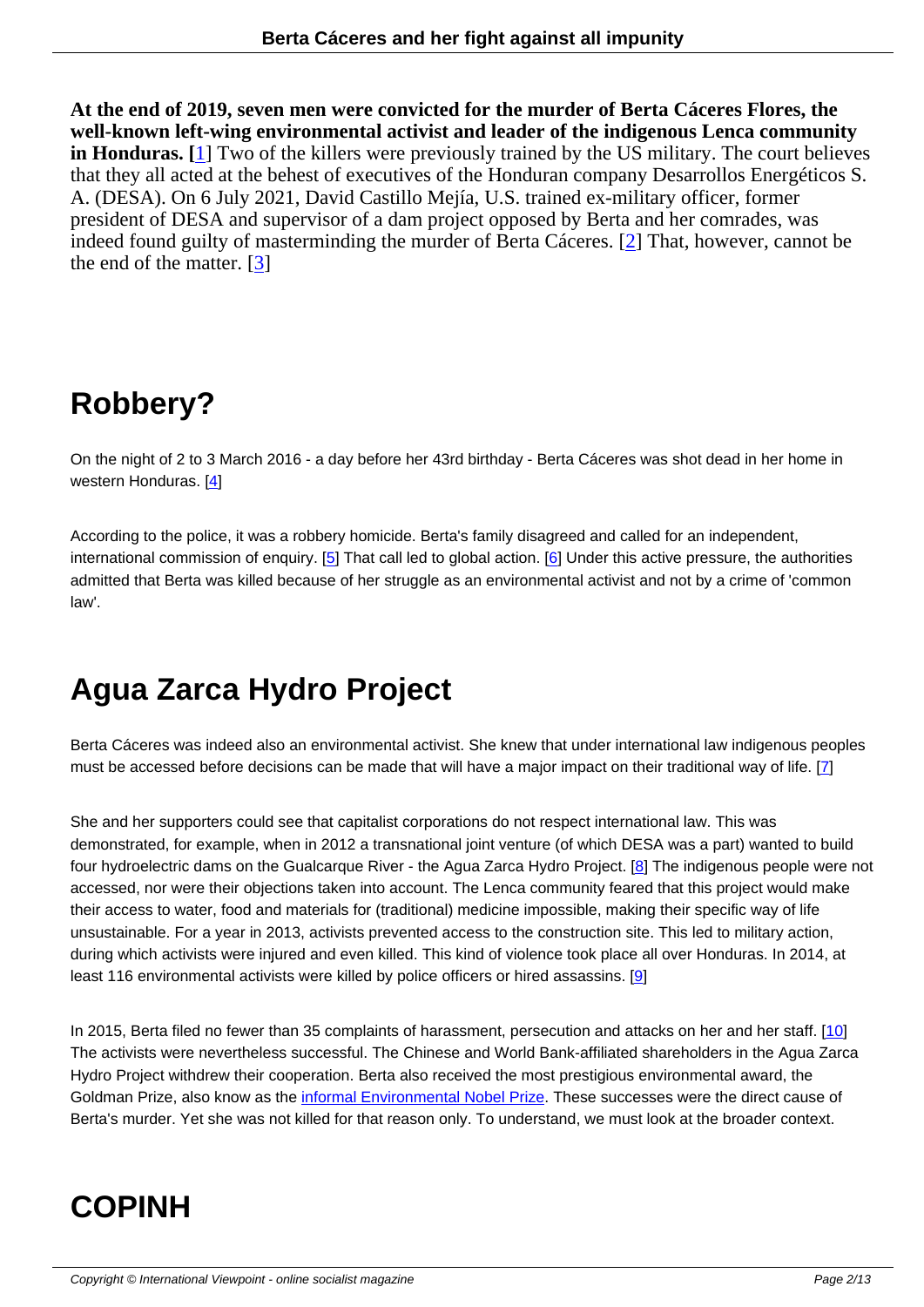In the early 1990s, the self-awareness of Latin America's indigenous peoples grew. In 1993, while studying at university, Berta and others founded a local committee that would grow into the Council of Popular and Indigenous Organizations of Honduras (COPINH). [11] COPINH organized actions against illegal logging, against plantation owners and against military presence in the territories of indigenous peoples. Gradually, broader issues were incorporated, often with a feminist content, including advocacy for the rights of LGBT people, as well as for general social and indigenous emancipation. [1[2\] T](#nb11)his radicalisation was part of a general rise in awareness and self-organization among the subjugated.

# **Strategy and tactics**

Berta did not become a leader of popular movements overnight. Her life was shaped by strategic discussions that cut across the left in Latin America. First, the debate over the approach to guerrilla warfare, which she faced through her participation (with her partner Salvador Zúñiga), at the age of 17, in the Salvadoran civil war. In essence, guerrilla is just a military tactic, part of a more global, strategic-political approach, aimed at weakening the opponent through a multitude of pinpricks (military, but also social and political). The guerrillero's enormous personal sacrifices, however, tends to make this tactic 'rise' to strategy in his or her eyes, as a choice for a radical, alternative way of life outside established society. A choice that leads to 'militarisation', often with extremely tragic consequences.

The organization that Berta's partner Salvador was part of, Resistencia National - RN, was born out of such a tragedy. [13] Another strategic discussion is that of mass mobilization versus electoral approach - also a tactical issue. Behind it lies the much more important question of which strategic alliance is necessary: that of the oppressed in all their shades with each other and against the established powers, or an alliance with supposed allies within those established powers. Berta had to deal with both discussions. The first debate shaped her into a principled anti militarist; [in](#nb13) the second, she clearly defended mass mobilization, as opposed to mere electoral campaigning.

# **Five families**

Honduras has traditionally been dominated by the proverbial "five families". At the same time, this conglomerate was never as dominant as it thinks it is. For most of the 20th century, the center of gravity of the Honduran economy was the export of bananas. The local "comprador bourgeoisie" played a subordinate role. It was the United Fruit Company which dominated the country. The functions of the state were largely limited to the police and the army as "gangs of armed men". [14] After World War II, workers on the banana plantations went on strike (known as the Heroic General Strike of 1954), [15] laying the fou[ndation for](https://en.wikipedia.org/wiki/Comprador) fairly strong trade unions.

In the neighb[ouri](#nb14)ng countries El Salvador, Guatemala and Nicaragua, civil wars developed between the ruling classes and lefti[st g](#nb15)uerrillas. This was accompanied by far-reaching interference from the United States. The armed core of Honduran state power was seen by the US as an extension of its imperialist policy. This was reflected in the notorious **Escuela de las Américas (School of the Americas)**, where "[h]undreds of Hondurans were trained (...) to (...) learn how to kill, torture and maim more efficiently." [16]

# **Articles chiseled in stone**

After the end of the civil wars in neighbouring countries, the Honduran "five families" really started to make money, not only in agriculture and forestry, but also in tourism, trade and industry. The interests of the ruling class were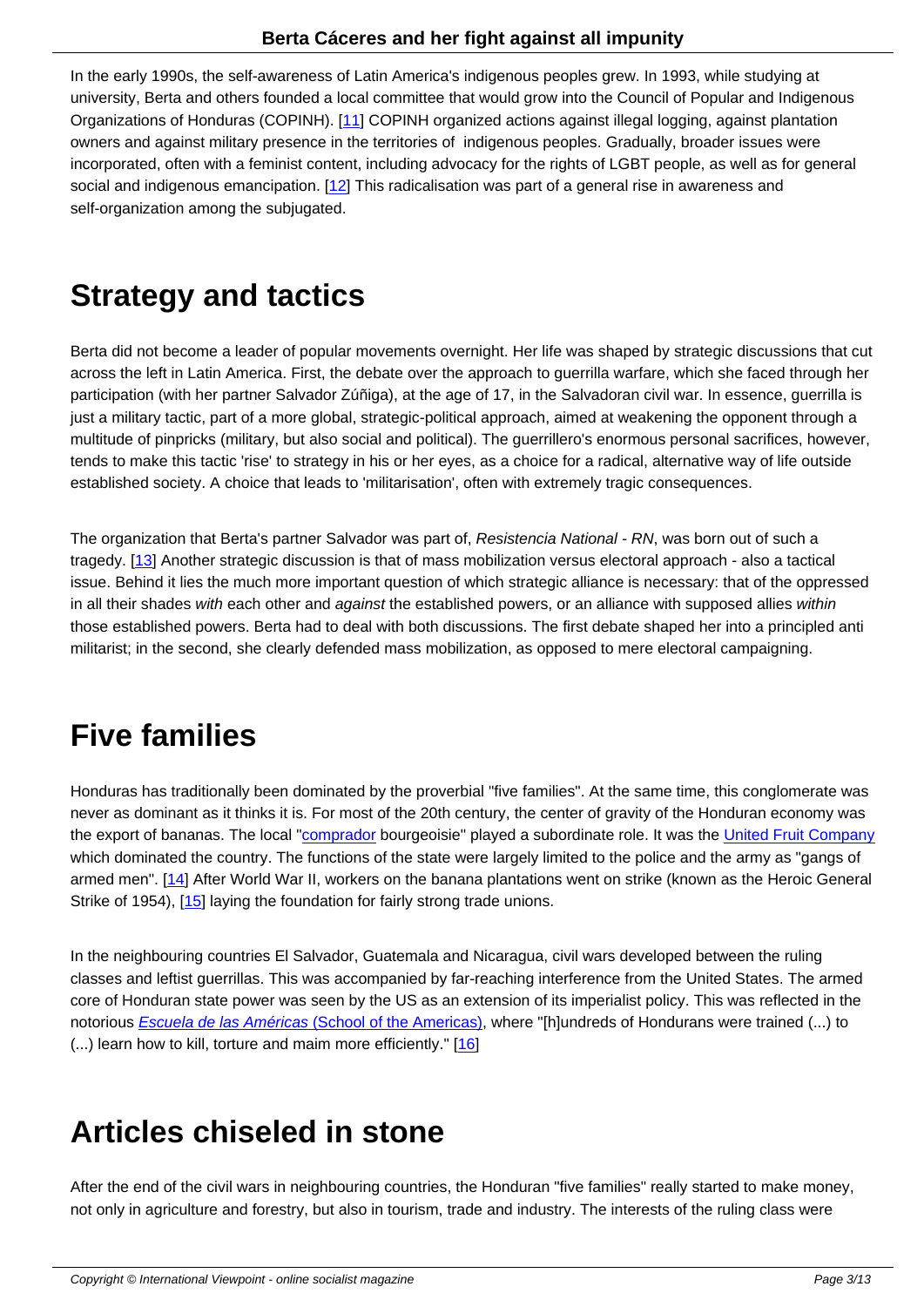anchored in the constitution by " class='spip\_out' rel='external'>"articles chiselled in stone", which cannot be changed, not even in constitutional revisions through parliamentary process. For example, Article 374 states:

 In no case whatsoever shall the preceding article [concerning the revision procedure itself], the present article, the constitutional articles relating to the form of government, the national territory, the presidential period, the prohibition on serving as president of the Republic again, the citizen who has acted under a title that prevents her/him from being president of the Republic, be reformed in the ensuing period. [17]

# **Coup**

At the beginning of the 21st century, Latin America began to turn to the left. The US-promoted, Área de Libre Comercio de las Américas (Free Trade Area of the Americas) directed against left-wing Cuba, failed. In opposition to this imperialist free trade agreement, leftist governments established the Alianza Bolivariana para los Pueblos de Nuestra América (Bolivarian Alliance for the Peoples of Our America).

This ALBA-alliance was aimed:

 against the external imperial hegemony [of the US] and internally at attempts to re-establish the state, by strengthening the public versus the private sphere, by breaking with neoliberal political projects and by creating new forms of popular power. [18]

Honduras joined this ALBA, spurred on by th[e e](#nb18)lected president Manuel 'Mel' Zelaya Rosales. Cuban doctors, free (!) access for students to training in Cuba, cheap Venezuelan petroleum and generous loans for the purchase of tractors were introduced. Zelaya thus tried to limit the impact of the international financial crisis on Honduras.

The "five families" did not understand the behaviour of "their" president, who was after all a member of the Liberal Party! In an attempt to find another power base, Zelaya addressed the population through television. It soon became clear that the constitutional rules were too restrictive. The call for a Constituyente - a participatory constituent assembly - was growing. The actions of the Bolivian President Morales also played a role in this. The latter "waged a 'war of position' in the Gramscian sense: a concentrated struggle around a new constitution, a struggle that ended with the victory of the left-wing government in a referendum in 2009." [19]

Inspired by this, Zelaya in 2009 organized an indicative referendum, to show that there was broad support for a radical revision of the constitution. This step was indigestible, for the 'f[ive](#nb19) families', but especially for the army. It culminated in a coup d'état, during which Zelaya was deported to Costa Rica. According to Berta, the coup took place because its supporters worried: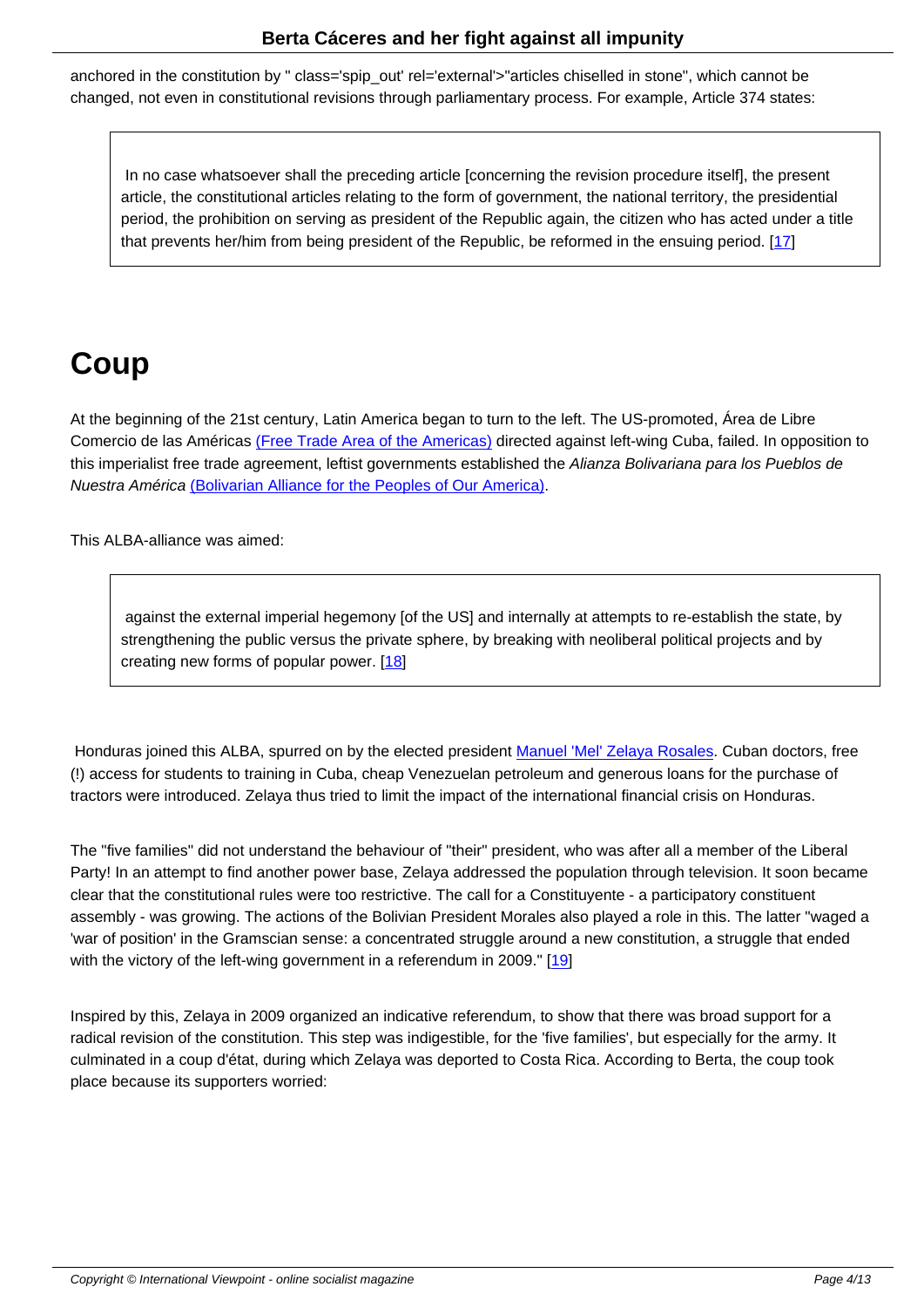that the Honduran people could decide what to do with strategic resources like water, the forests, the land, our sovereignty, with our labour rights, the minimum wage, women's rights, constitutional rights, the self determination of the Indigenous and Black people (...), the possibility of having an inclusive, democratic, equitable state and society with direct participation of the people. [20]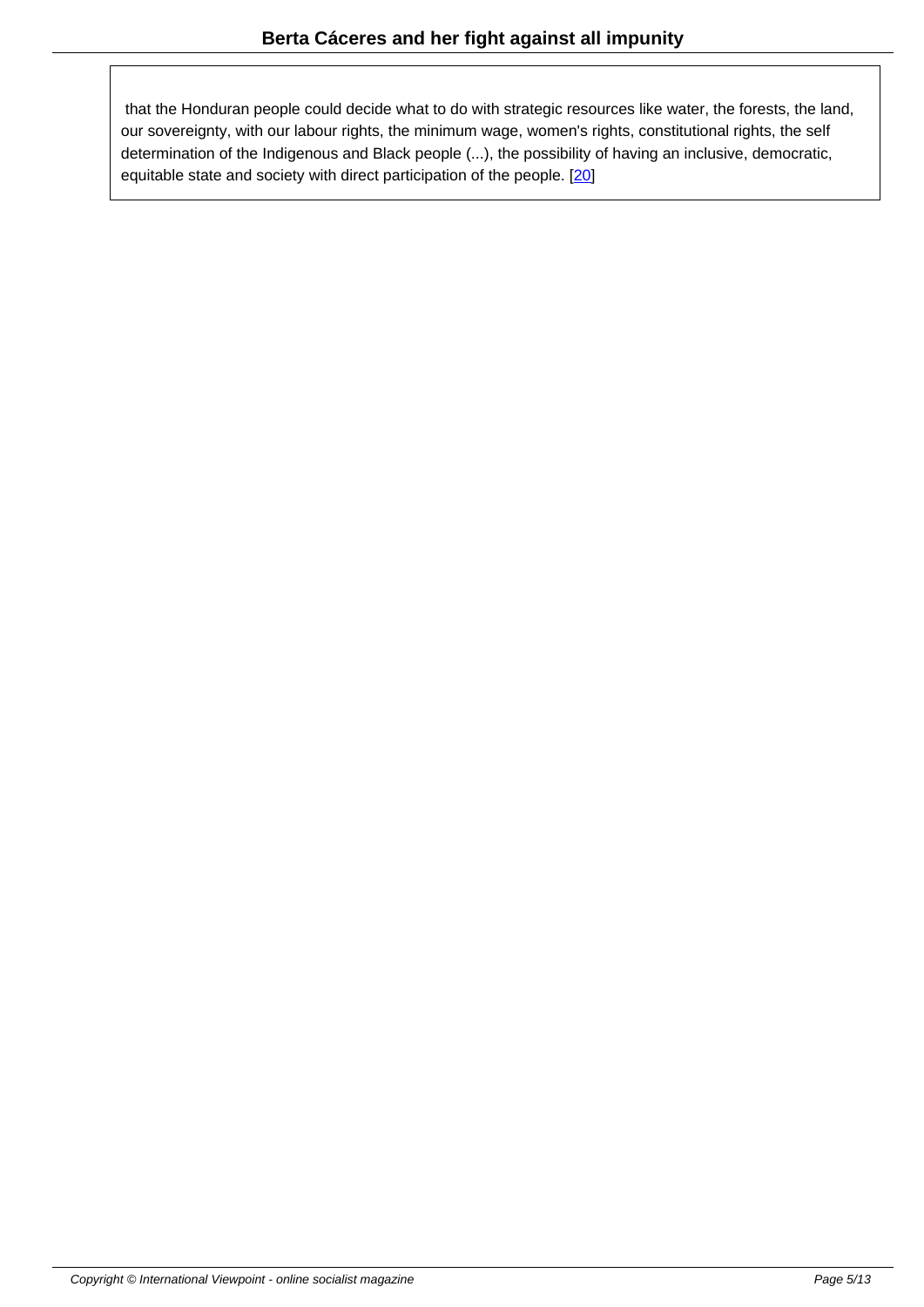#### **New elite**

With their (sometimes veiled) support for the coup, the "five families" may have thought they could safeguard their position of power. This was only partly the case. Since then, the ruling class in Honduras is no longer solely dominated by them. According to Berta's daughter Olivia, the *coup d'état* played a major role in the reasons for her mother's murder. [21]

The irregular, illegitimate government that followed the coup d'état opened the door to a flood of illegal land and other concessions, crea[ting](#nb21) openings for the rise of a new and dangerous group in the Honduran ruling class. [22] Because the property rights of the "five families" are constitutionally unassailable, the new predatory group had to lay its claw on the remaining territories - held by indigenous communities since the 1960-70s - in order to implement the capitalist logic of ruthless and all-consuming extraction. This is the true explanation for the chain of events, which leads from violations of indigenous peoples' rights, through the coup, to the murder of Berta Cáceres and many oth[ers.](#nb22)

### **Resistance**

At the same time, resistance to the coup grew, organized in the Frente Nacional de la Résistencia Popular contra el Golpe de Estado (FNRP). COPINH, with Berta as spokesperson, was also part of this Frente.

Despite opposition from the army, police, media and the US, th[e FNRP succeeded in mobilizing hundreds of](https://es.wikipedia.org/wiki/Frente_Nacional_de_Resistencia_Popular) [thousands of Hondurans,](https://es.wikipedia.org/wiki/Frente_Nacional_de_Resistencia_Popular) which was accompanied by a growing political awareness, as evidenced by the role played by not only democratic, social, anti-capitalist and anti-racist, but also feminist efforts within the resistance movement, culminating in intersectional resistance to the established disorder. [23]

In Berta's words, "We must awaken our conscience to the predatory capitalism, racism and patriarchy that will only ensure our own self-destruction." [24]

# **Constituyente**

Propelled by the mobilizations and the growing awareness, the call for a Constituyente really became massive. The contrast between coup plotters and their sympathisers versus mass popular resistance increasingly paralysed the country. Fidel Castro declared that "a revolutionary situation is developing in Honduras". [25] In addition to several national demonstrations and marches, on 12 April 2011 the FNRP organized a so-called paro civico (a citizens' strike), which led to the shutdown of the four major airports, several power plants, bus and taxi companies, large parts of the government apparatus, hospitals and schools. [26] The US State Department [- le](#nb25)d by Hillary Clinton saw the gathering storm and began to push for a negotiated solution.

## **Legitimization through elections**

The aim was to combine the return of the deported President Zelaya with the legitimisation of the coup plotters through elections. Berta vehemently opposed this: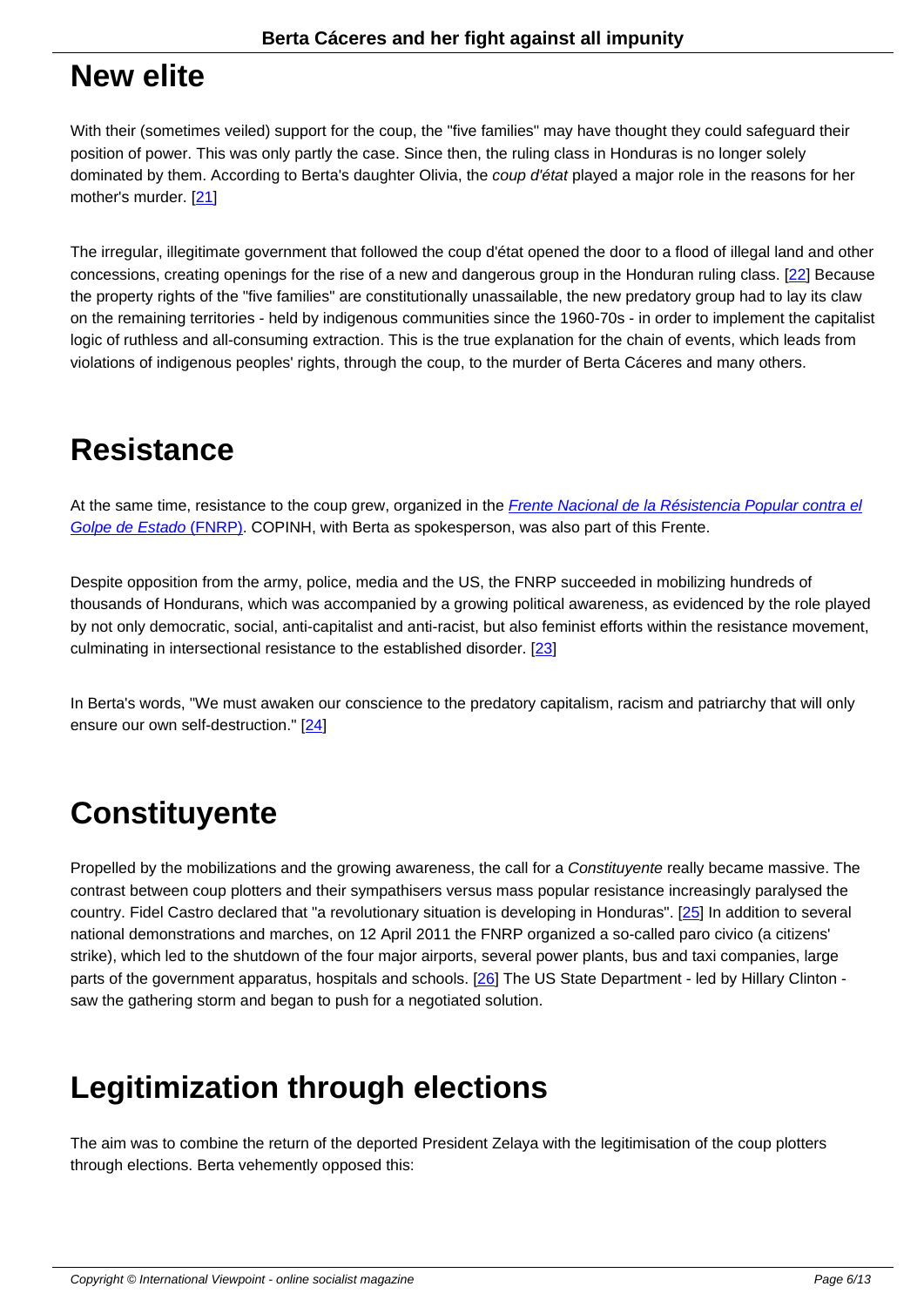Hillary Clinton has said (...) what will happen in Honduras. This shows the bad legacy of North American influence in our country. The return of Mel Zelaya to the presidency (...) was made an afterthought. There would be elections. We warned that this would be very dangerous. The elections were held under intense militarism and with enormous electoral fraud. [27]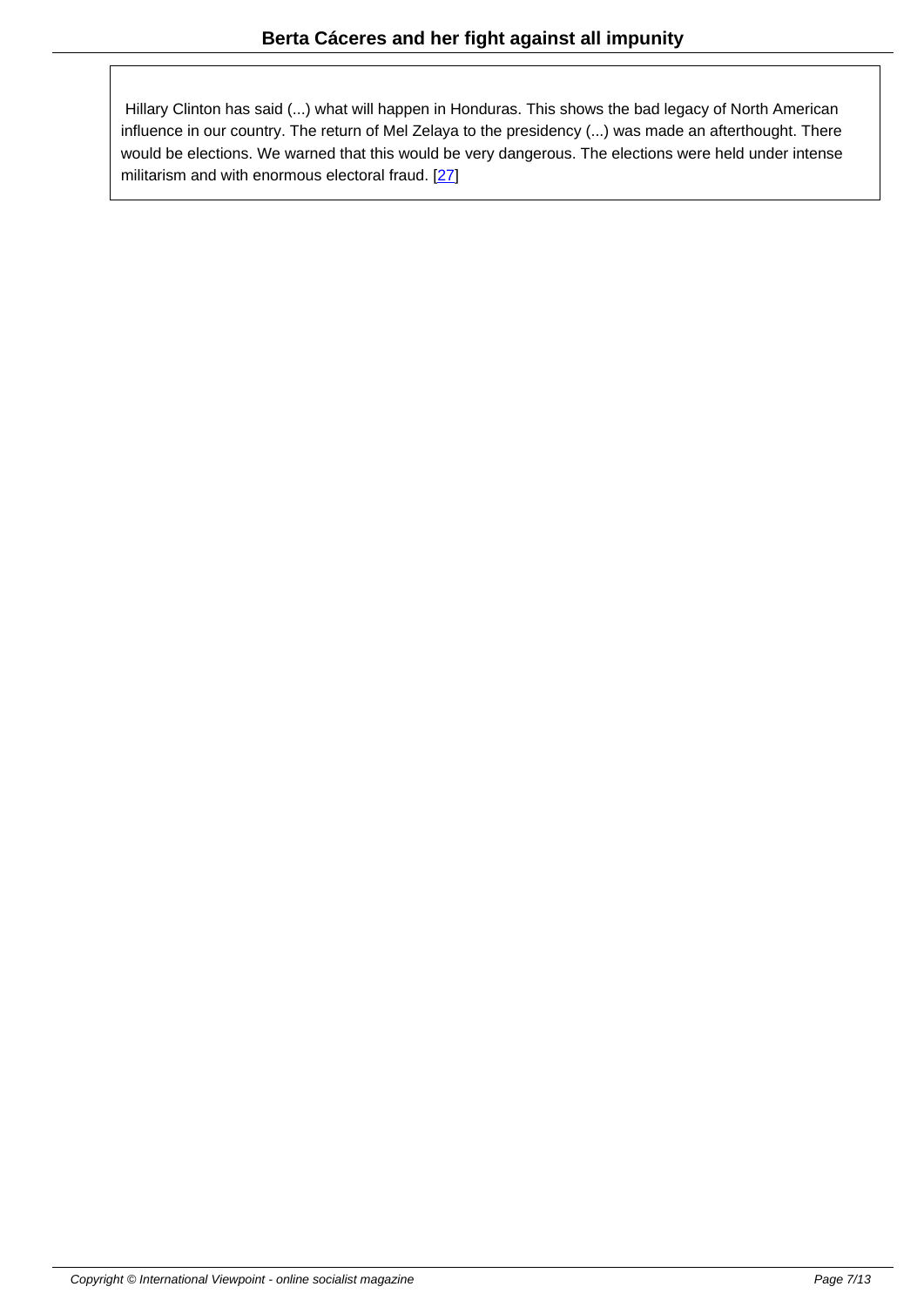#### **Three currents**

The resistance movement asked itself what choice to make facing these elections. There were three currents within the FNRP. First, the Liberales en Resistenciá, consisting of disgraced former members of the ruling class, including Zelaya. These liberals wanted to participate in the elections through a "list of one's own", first in the form of the Frente Amplío de Resistencia Popular (FARP), later transformed into Libre (Libertad y Refundación), which afterwards merged with other left-wing forces to form Alianza Opositora. They argued that they would be able to break through the century-old "bipartidismo" between the bourgeois Liberal and National Parties. They believed that they could thus shift the balance of power towards what they vaguely described as "prosocialist liberalism".

Secondly, there was *Espacio Refundación*, "an eclectic amalgamation of grassroots movements, workers, peasants, indigenous peoples, feminists, LGBT activists, Marxist and autonomous political groups, and all kinds of radical youth organizations." [28] The largest organizations in this current were COPINH and the Organización Fraternal Negra Hondureña (OFRANEH) - an organization of so-called Garífunas, descendants of black slaves who escaped in the 17th century and indigenous Carib and Arawak nations in northern Honduras. The last current was the wavering third, influenced by "old" dreams of a "people's front" with parts of the so-called "anti-imperialist" bourgeoisie. This third current wo[uld](#nb28) eventually join the first.

# **Defeat**

Through COPINH Berta belonged to Espacio Refundación, the current that:

 stood for building a people's movement from the bottom up, based on anti-capitalist and anti-repressionist policies. Their main demand was and remained a re-founding, self-organized Constituent Assembly. At the same time, they argued that any recognition of the post-coup regime would be tantamount to betraying the movement, [since] the conditions for a truly democratic process are not in place, the power structures of the coup remain intact and dominate the entire institutional apparatus. [29]

In February 2011 (when Zelaya could not yet return), this current was the [dom](#nb29)inant one within the FNRP, which at that time had a very participatory internal debate culture, with measures in favour of women's right to speak. Four months later, on June 26, 2011, the situation was completely reversed. The now returned Zelaya pleaded somewhat after the fashion of a caudillo - for the choice of the electoral path, in which he was supported by a barrage of male speakers. Many of these speakers were part of the more or less institutionalized leaderships of various social movements and political currents, among whom prominent trade-union leaders, as well as activists of the influential political organization Los Necios (which stood for a compromise position, in advocating the union of the FNRP's struggle in the streets, together with the electoral efforts of the Frente Amplio). [30]

Take for example Juan Barahona, president of SINTRAINA, the union organized in the National Agrarian Institute and also president of the overarching FUT (Federación Unitario de Trabajador[es\)](#nb30). Barahono was a member of the Honduran Communist Party, until that party dissolved after the fall of the Berlin wall. Before the meeting of the FNRP of June 26, 2011, Barahona was a very visible leader of the resistance movement, frequently appearing together with Carlos H. Reyes, leader of STYBIS, the militant beverage workers' union and as such a legendary trade union leader, who was also a member of the national leadership of the FNRP. Given his militancy, Barahona's stance in favour of the formation of an electoral Frente Amplio might surprise many, yet in fact it was the logical thing to do for a longtime supporter of the so-called "people's front strategy"defended for years by the former Communist Party (as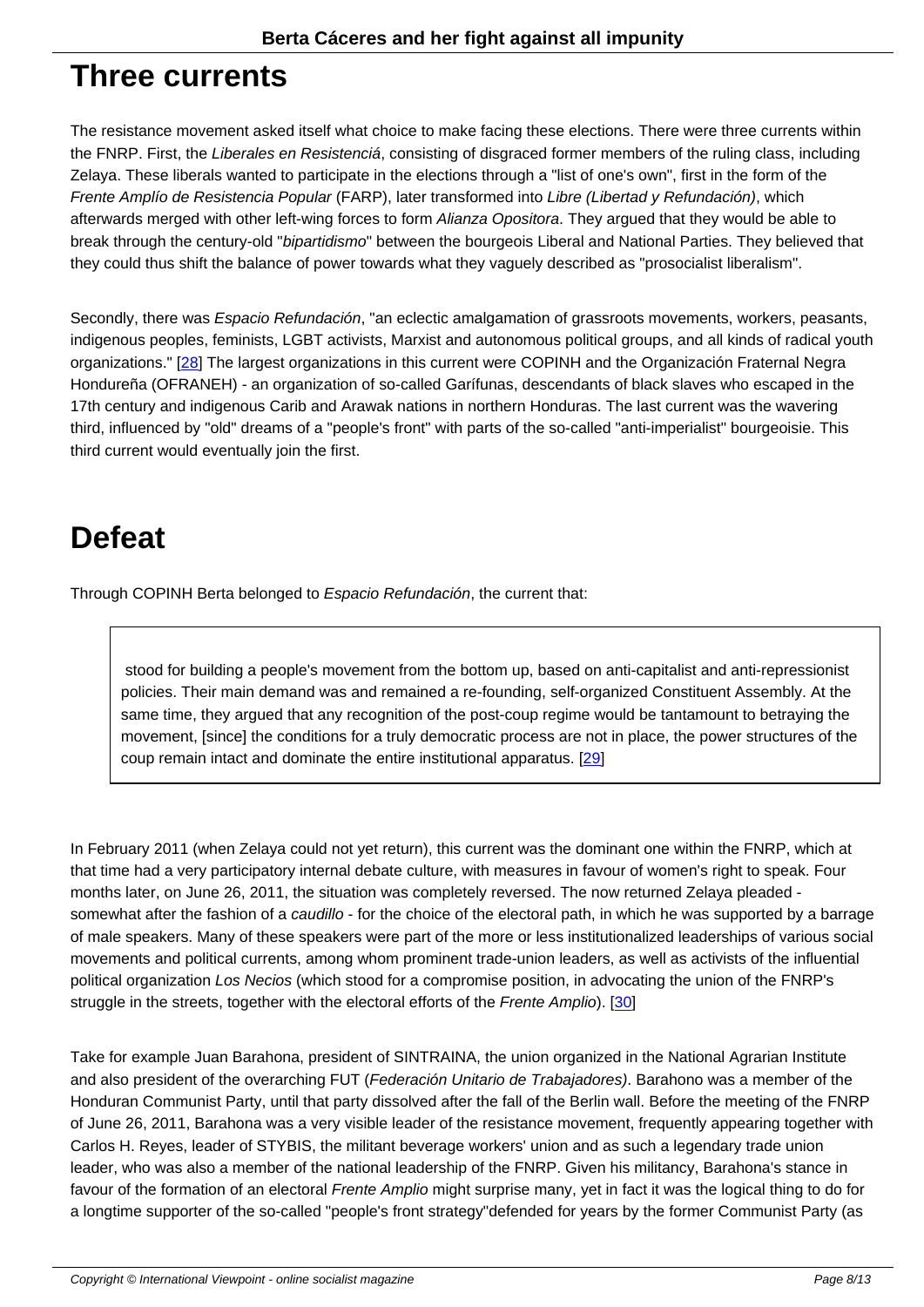opposed to the more intransigent "united front strategy" defended by left-wing critics of the CP).

Interestingly, one of the prominent opponents of the electoral path was precisely Carlos H. Reyes. [31] He expressed his doubts about creating a political arm of the Resistance, comparing the situation with the previous elections, "in which the worker voted for the capitalist candidate and the peasant for the landowner." [32]

Reyes argued that first of all a constitutional assembly should be called, before a real democratic situation could be established. However, his words fell on deaf ears. After barely three hours of discussio[n, th](#nb32)e decision was made by an overwhelming majority to establish a 'party of one's own' and participate in the elections. [33] Through this process, Berta's current suffered defeat: the struggle in the streets was transformed into a so-called "electoral revolt". As the activist writer Tomas Andino Mencia commented:

 The consequence was that for three years the regime was given a free hand to do whatever it wanted in terms of destroying our economic, social and political conquests. [34]

# **Contrasurgencia**

All this indeed led to the consolidation of a militarised regime. The coup government, under pressure from Washington, passed terror laws that criminalised political protest. Berta called it *contrasurgencia*, carried out at the behest of international capital - mainly commodity traders - terrorizing the population, murdering political activists by the hundreds: "Every day people are murdered." [35] In addition to this terror, the "legitimized" coup government was also responsible for an increasingly brutal economic policy in favour of (international) capital. It had already created a large labour reserve army, [36] through the earlier privatisation of collective land. Many expropriated peasants were deployed in "free zones" or maquillas. There, 135,000 workers (60% women) in semi-slavery produced for export clothing and electrical wiring for cars. [37] In 2010, *ciudades modelo* (model [ci](#nb35)ties) were added, with none or very low taxes, open to capital and immigration. [38] In 2016, not only maquillas and "model cities", but even entire regions of Honduras were withdrawn f[rom](#nb36) national law.

## **ZEDEs**

These ZEDEs - "zones for employment and economic development" - are areas entirely under the control of private companies, in which Honduran law is absent. Approximately 35% of Honduran territory would be available to the special ZEDE-regime. [39] A lot of indigenous and Afro-descendant populations live in these areas, mostly on collectively owned land. Companies in these ZEDEs pay no taxes, no social contributions and are not bound by minimum wages. Trade unions are banned; customs services non-existent; public services privatised. In 'their' zones, these companies can do whatever they like. While the Honduran people are denied the right to a constitutional referendum, the comp[anie](#nb39)s of the new elite and their international overlords completely escape any law. In a report, the National Council for the Fight against Corruption (CNA) speaks openly of a "sale of sovereignty" and even of "treason." [40] For its part, the Patriotic Coalition for Solidarity states that these ZEDEs will "lead to the fiscal suicide of the State of Honduras." [41] It is no coincidence that legal exemptions like these play right into the hands of criminal narco-capitalists, so that today 80% of the cocaine traffic from South to North America passes through Honduras. [\[42](#nb40)] Corruption, coercion, violence and murder are also on the increase. In addition to state violence: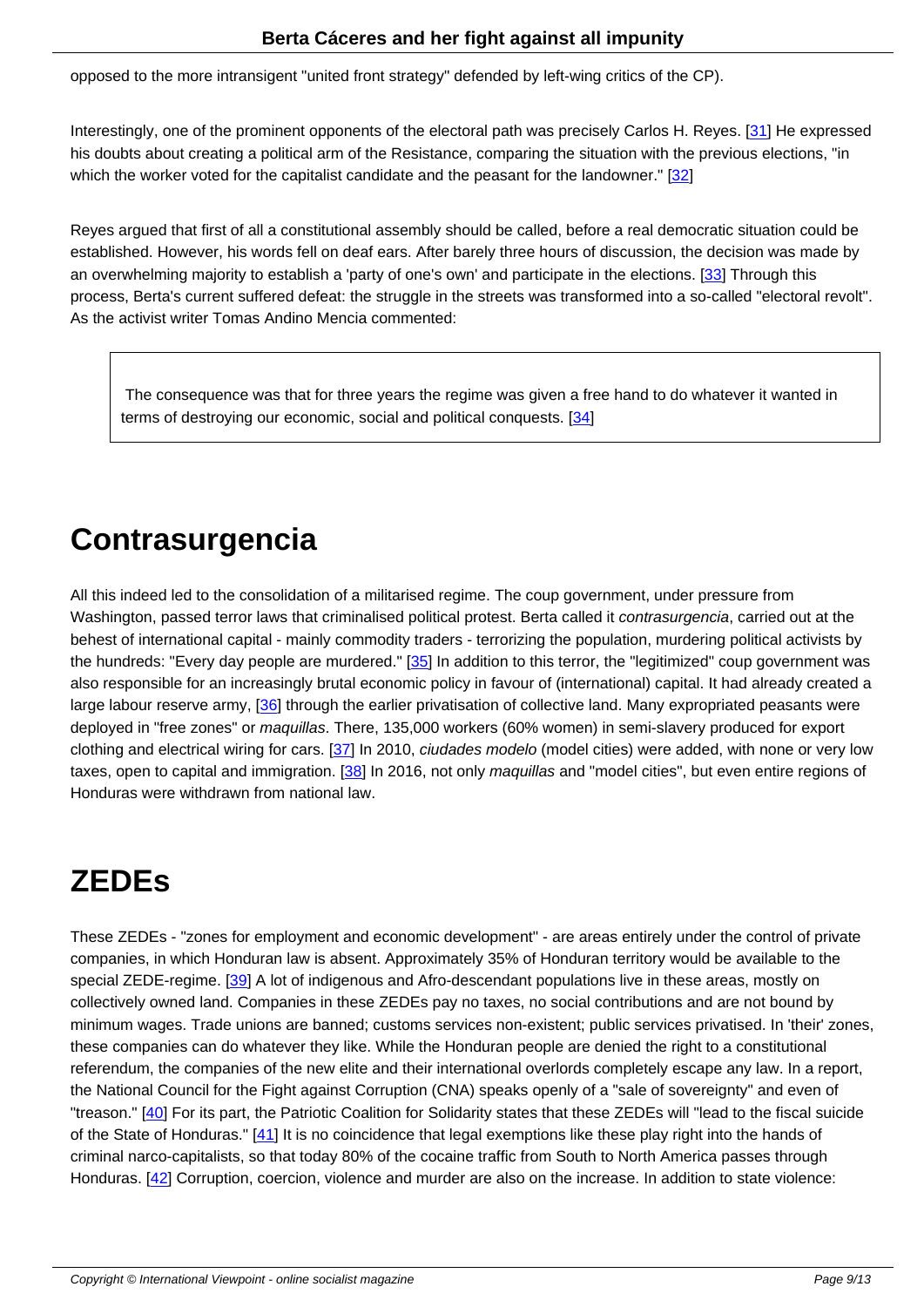the pathology of violence (...) of displaced peasants, who have been turned into lumpen-proletarians and are denied access to the formal urban economy, is also growing. [43]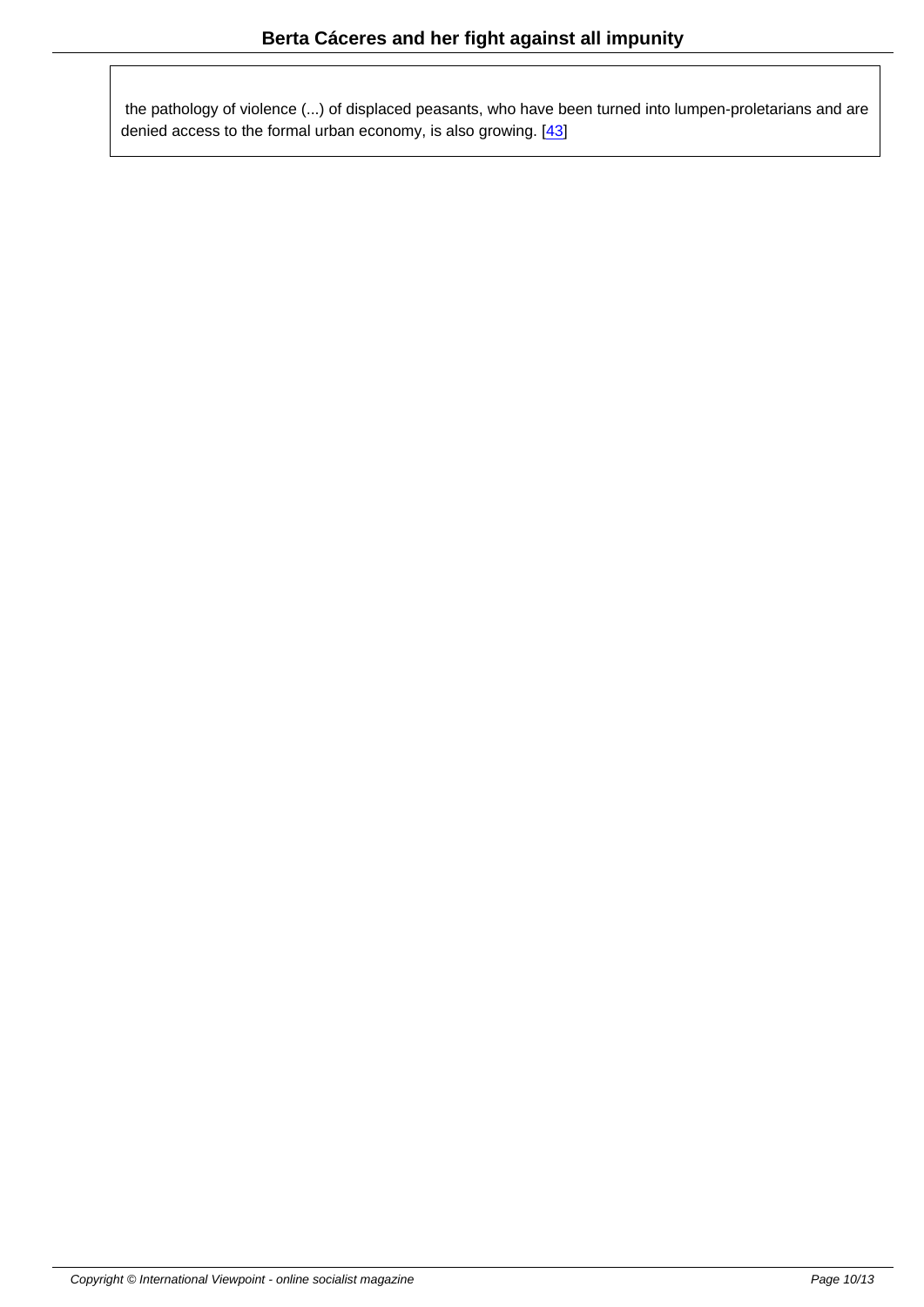Almost half (43.6%) of the working population today works full time for wages below the minimum. [44] This hopeless reality, together with organized lawlessness and violence, is at the root of the flight of hundreds of thousands of Hondurans, out of their own country.  $[45]$ 

# **Decision**

Berta knew that, like all revolutionaries, she was "a dead woman on leave". [46] Yet she remained unyielding: "The government is trying to link the killings of environmentalists to ordinary violence, but there is enough evidence to show that there is a planned and financed policy to criminalise the struggle of social movements. I hope I am wrong, but I believe that the persecution of militants will not decrease, but rather increase." [47] Prophetic words, because "the Agua Zarca dam is still being built. Those who resist are still being kille[d wi](#nb46)thout mercy." [48] The next step in the ongoing juridical process should be to take on the owners of the DESA company, that is to say the Atala Zablah family, part of Honduras' oligarchy. [49] Welcome as that might be, even that will not be enough. For all the instigators must be brought to justice. These instigators are the old and new oligarch[s o](#nb47)f Honduras, together with their military servants and imperialist overlords. Their impunity must be broken. Only then the [Ho](#nb48)nduran people will we be able to live truly free and stay joyful. In the mean time, as Berta's youngest daughter Laura Zúñiga Cáceres is fond of saying, "Berta was not killed[, sh](#nb49)e multiplied!" [50]

**¡Adelante, adelante, la lucha es constante! ¡Berta Vive!**

PS:

If you like this article or have found it useful, please consider donating towards the work of International Viewpoint. Simply follow this link: Donate then enter an amount of your choice. One-off donations are very welcome. But regular donations by standing order are also vital to our continuing functioning. See the last paragraph of this article for our bank account details and take out a standing order. Thanks.

[1] Unlike in many other societies, wo[men occupy](http://www.internationalviewpoint.org/spip.php?article5368) a leading position with the Lenca.

[2] Contra Corriente, 6 July 2021 "Some justice for Berta Caceres: guilty verdict for David Castillo implicates a powerful Honduran clan".

[3] From 2001 till 2007 Ellen Verryts lived and worked in Honduras with human rights organizations such as COFADEH (Committee of Relatives of t[h](#nh2)e Disappeared in Honduras) a[nd CPTRT \(Centre for the Prevention, Treatment and Rehabilitation of victims of Torture and their famil](https://contracorriente.red/en/2021/07/06/some-justice-for-berta-caceres-guilty-verdict-for-david-castillo-implicates-a-powerful-honduran-clan/)ies). From 2007 to 2017 she was responsible for Central America in the Belgian NGO World Solidarity. From 18 to 24 July 2009, she took part in the first International Post-Coup Mission for Human Rights in Honduras, supported by numerous Belgian and international organizations. As a human [rig](#nh3)hts activist and member of the Fourth International, she was invited by the Frente Nacional de la Resistencia Popular to participate in meetings and protest actions such as the march meant to receive deposed President Zelaya at the border with Nicaragua at the end of July, 2009. In 2010, 2016 and 2018 she organized and supported numerous international delegations from Honduras to Belgium and Europe, including those from COFADEH with Bertha Oliva, general coordinator, and from COPINH, with Bertha Zúñiga, general coordinator and daughter of Berta Cáceres. Ellen maintains contact with the popular resistance (La Resistenciá) in Honduras and visits them regularly. Currently she is working at Doctors of the World.

Peter Veltmans has taken part in various activities of solidarity in Belgium with the Honduran resistance movement. In 2009, he helped organize a speaking tour of one of the leaders of the Frente Nacional de la Resistencia Popular, *Erasto Reyes*. Many in the ranks of the Belgian socialist trade-union ABVV were thus duly informed of the atrocities happening in Honduras.

[4] See Wikinews "Gunmen murder Honduran indigenous leader Berta Cáceres".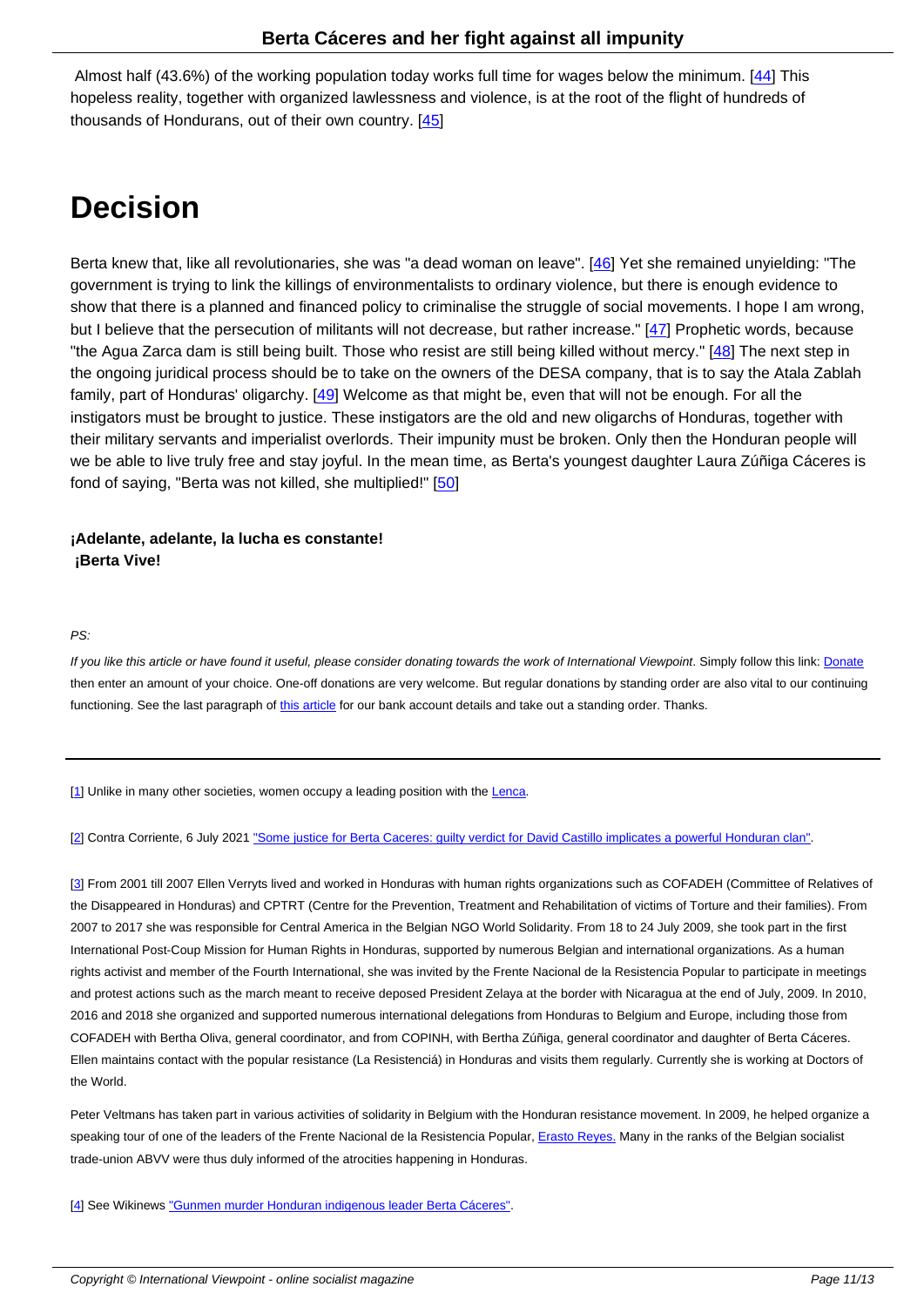**<u>[9]</u>** El Heraldo, 6 March 2010 <u>III</u>

[6] See "Solidarity Action 'Justice for Berta Cáceres"'.

[7] International Labor Organization "Indigenous and Tribal Peoples Convention 1989 (No 169)".

[8] The difference in height between high and lowland makes the development of hydro power attractive. See "Renewable energy in Honduras".

[9] Global Witness, "How Many More?".

[10] Oral statement by Berta's mother Doña Austra Bertha Flores Lopez to Ellen Verryt, July 2017.

[11] In Spanish: Consejo Cívico de Organizaciones Populares e Indígenas de Honduras In English see Wikipedia "Council of Popular and I[nd](#nh10)igenous Organizations of Honduras".

[[12](#nh11)] See Wikipedia ["Berta Cáceres".](https://copinh.org/)

[13] It concerned the *Fuerzas Armadas de la Resistencia Nacional*] RN split from the *Ejército Revolucionario del Pueblo* (ERP - Revolutionary [Peo](#nh12)ple's Army) aft[er an internal deb](https://en.wikipedia.org/wiki/Berta_C%C3%A1ceres)ate was settled with the physical liquidation of a group of ERP leaders, including Salvadoran poet Roque Dalton.

[\[14\] After the fa](https://en.wikipedia.org/wiki/People%27s_Revolutionary_Army_(El_Salvador))mous words by Friedrich Engels.

[15] See Wikipedia "General strike of 1954".

[16] Remarks by Nancy Pelosi and Joseph Kennedy II, quoted in Wikipedia. Referenced to CLOSE THE ARMY SCHOOL OF THE AMERICAS; [Con](#nh15)gressional Rec[ord, Vol. 142, No. 138 \(E](https://en.wikipedia.org/wiki/General_strike_of_1954)xtensions of Remarks - September 30, 1996).

[[17](#nh16)] See "Republic of Honduras Political Constitution of 1982 thr[ough 2005](https://en.wikipedia.org/wiki/Western_Hemisphere_Institute_for_Security_Cooperation) reforms".

[18] LÖWY, Michael, Continental Laboratory, review of SADER, Emir, A Nova Toupeira: Os caminhos da esquerda latinoamericana, São Paolo, [200](#nh17)9, in New Left Review[, Volume 68, March-April 2011.](https://pdba.georgetown.edu/Constitutions/Honduras/hond05.html)

[[19](#nh18)] LÖWY, Continental Laboratory, op. cit

[20] See KOROL, Claudia, Buenos Aires, 2018, "Las revoluciones de Berta".

[21] Oral statement by Berta's daughter Olivia Zúñiga Cáceres to Ellen Verryt, juli 2017

[22] The Economist, "Blood and money - Oligarchs no match for demagogues and drug lords", 3 April 2021. Published online as "The influence of [Cen](#nh21)tral American dynasties is ebbing".

[[23](#nh22)] LaRed21, 7 August 2009, "Marcha nacional contra golpe de Estado".

[24] The Platform, 15 March 2016 "Berta Cáceres: How Hillary Clinton Set the Scene for the Death of a Hero in Honduras".

[25] Links, 24 September 2009 "Fidel Castro on Honduras: A revolution in the making".

[26] COSAL, 13 April 2011 "HONDURAS: PARO CÍVICO NACIONAL".